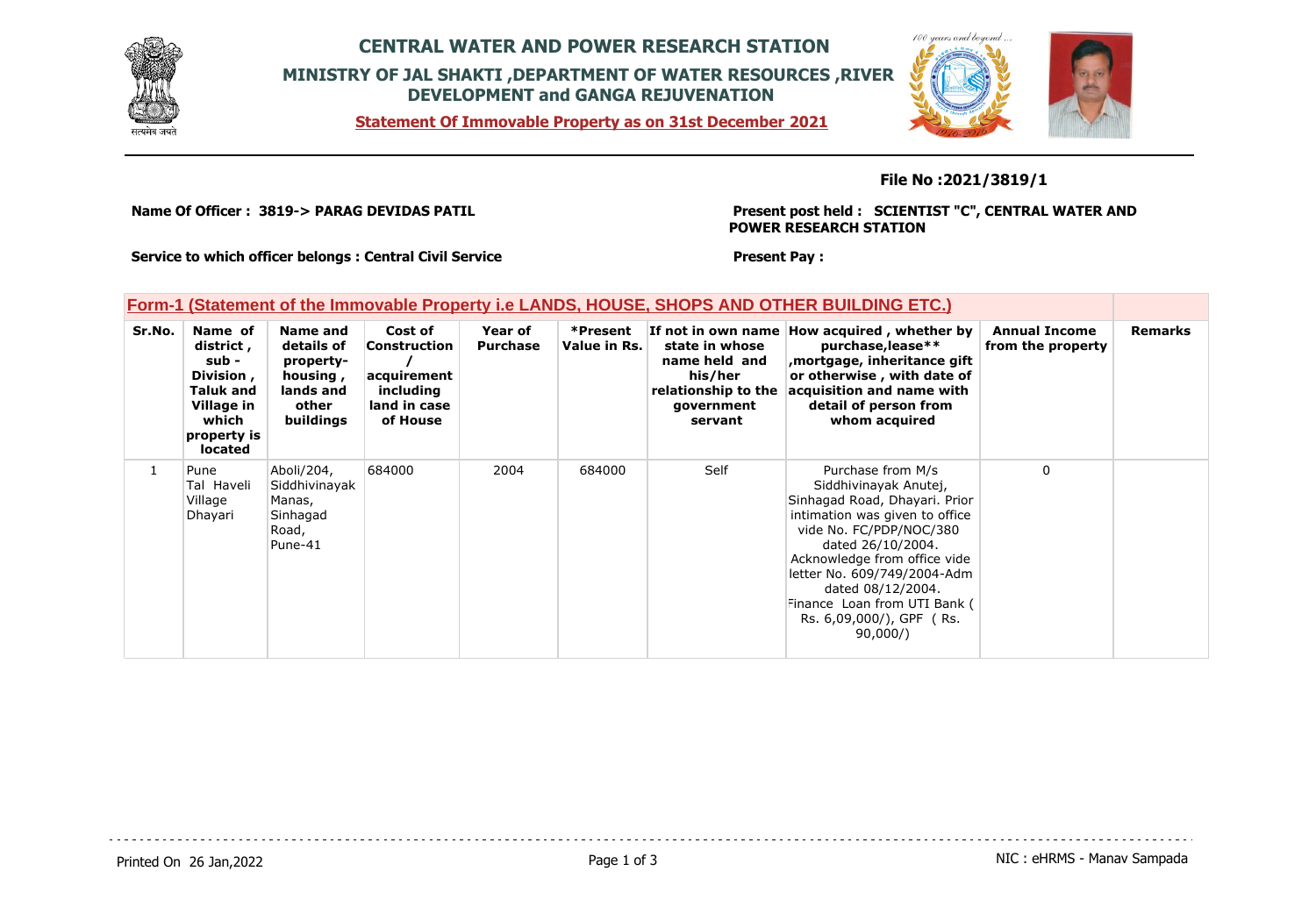

## **CENTRAL WATER AND POWER RESEARCH STATION MINISTRY OF JAL SHAKTI ,DEPARTMENT OF WATER RESOURCES ,RIVER DEVELOPMENT and GANGA REJUVENATION**



**Statement Of Immovable Property as on 31st December 2021**

|        |                                                                                                                 |                                                                                    |                                                                                        |                            |                          |                                                                                            | Form-1 (Statement of the Immovable Property i.e LANDS, HOUSE, SHOPS AND OTHER BUILDING ETC.)                                                                                                                                                                                                                                                                                               |                                           |                |
|--------|-----------------------------------------------------------------------------------------------------------------|------------------------------------------------------------------------------------|----------------------------------------------------------------------------------------|----------------------------|--------------------------|--------------------------------------------------------------------------------------------|--------------------------------------------------------------------------------------------------------------------------------------------------------------------------------------------------------------------------------------------------------------------------------------------------------------------------------------------------------------------------------------------|-------------------------------------------|----------------|
| Sr.No. | Name of<br>district,<br>sub -<br>Division,<br><b>Taluk and</b><br>Village in<br>which<br>property is<br>located | Name and<br>details of<br>property-<br>housing,<br>lands and<br>other<br>buildings | Cost of<br><b>Construction</b><br>acquirement<br>including<br>land in case<br>of House | Year of<br><b>Purchase</b> | *Present<br>Value in Rs. | state in whose<br>name held and<br>his/her<br>relationship to the<br>government<br>servant | If not in own name How acquired, whether by<br>purchase, lease**<br>mortgage, inheritance gift,<br>or otherwise, with date of<br>acquisition and name with<br>detail of person from<br>whom acquired                                                                                                                                                                                       | <b>Annual Income</b><br>from the property | <b>Remarks</b> |
| 2      | Pune<br>Tal- Haveli<br>Village -<br>Vadgoan                                                                     | Amrut ganga,<br>Bldg- O-1,<br><b>Flat No. 502</b>                                  | 2162100                                                                                | 2010                       | 2162100                  | Self                                                                                       | Purchase from M/s Goel<br>Ganga Developers Ltd. Bund<br>Garden Road, Pune. Prior<br>intimation was given to office<br>vide No. FC/PDP/NOC/ 75<br>dated 15/02/2010.<br>Acknowledge from office vide<br>letter No. 609/749/2010-Adm<br>dated 08/04/2010. Finance<br>Loan from Axis Bank (Rs.<br>16,00,000/), Personal saving (<br>Rs. 2,00,000/-), Loan from<br>the relative(Rs. 3,62,100/-) | $\Omega$                                  |                |
| 3      | Rule, Tal-<br>Velhe Pune                                                                                        | Plot No. 47,<br>Vrindavan<br>Society, Rule,<br>Pune                                | 3000000                                                                                | 2016                       | 3000000                  | Self                                                                                       | Purchase from Shri Dattatrya<br>Gaikwad, Aundh Pune. Prior<br>intimation was given to office<br>vide No. SM/PDP/2016/11<br>dated 07/01/2016. Finance<br>Loan from Axis Bank (Rs.<br>15,00,000/-), Personal saving<br>(Rs. 4,10,000/-), Loan from<br>the relative(Rs. 15,00,000/-)                                                                                                          | $\Omega$                                  |                |

**Signature:**

3819-> PARAG DEVIDAS PATIL

. . . . . . . . . . . . . . . . . . . .

. . . . . . . . . . . . .